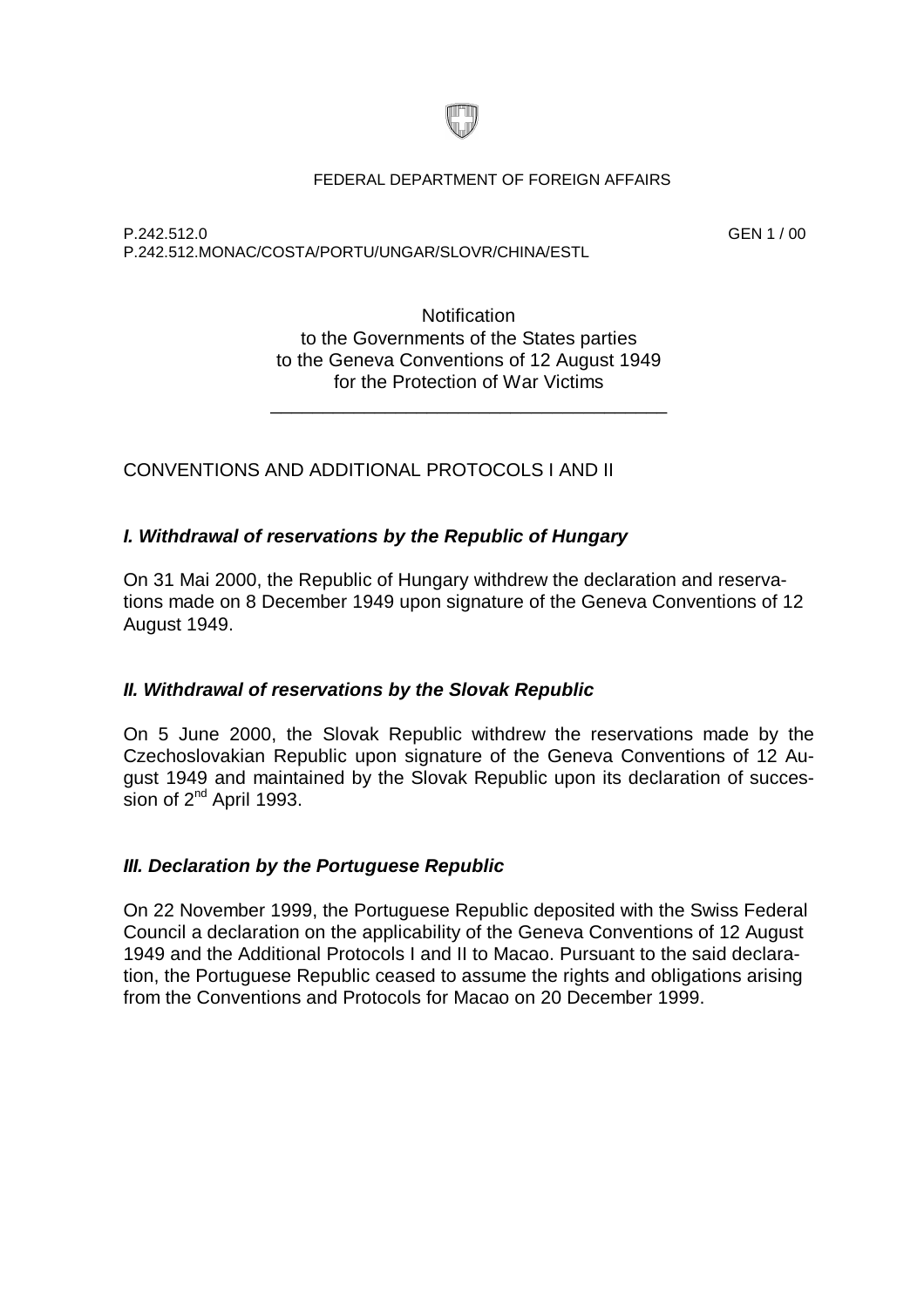# *VI. Declaration by the People's Republic of China*

On 31 Mai 2000, the People's Republic of China deposited with the Swiss Federal Council a declaration on the applicability of the Geneva Conventions of 12 August 1949 and the Additional Protocols I and II to the Special Administrative Region of Macao. Pursuant to this declaration, the Conventions and Protocols are applicable to the Special Administrative Region of Macao from 20 December 1999.

# *V. Translations of the Conventions and Protocols*

On 15 May 2000, the Republic of Estonia deposited with the Swiss Federal Council an official Estonian translation of the Geneva Conventions of 12 August 1949 and the Additional Protocols I and II.

On 15 May 2000, Turkmenistan deposited with the Swiss Federal Council an official Turkmen translation of the Geneva Conventions of 12 August 1949 and the Additional Protocols I and II.

Copies of these translations are available to the States parties at their request at the Swiss Federal Department of Foreign Affairs.

ADDITIONAL PROTOCOLS I AND II

# *VI. Accession by the Principality of Monaco*

On 7 January 2000, the Principality of Monaco deposited with the Swiss Federal Council its instrument of accession of the Additional Protocols I and II.

According to their final provisions, the Protocols shall take effect for the the Principality of Monaco six months after the deposit of the instrument of ratification, i.e. on 7 July 2000.

ADDITIONAL PROTOCOL I

# *VII. Declaration by the Republic of Costa Rica*

On 9 December 1999, the Republic of Costa Rica deposited with the Swiss Federal Council the following declaration (original version):

*"The Government of Costa Rica declares that it recognises ipso facto and without special agreement, in relation to any other High Contracting Party accepting the same obligation, the competence of the International Fact-Finding Commission to enquire into allegations by such other Party, as authorised by article 90 of Protocol I Additional to the Geneva Conventions of 1949."*